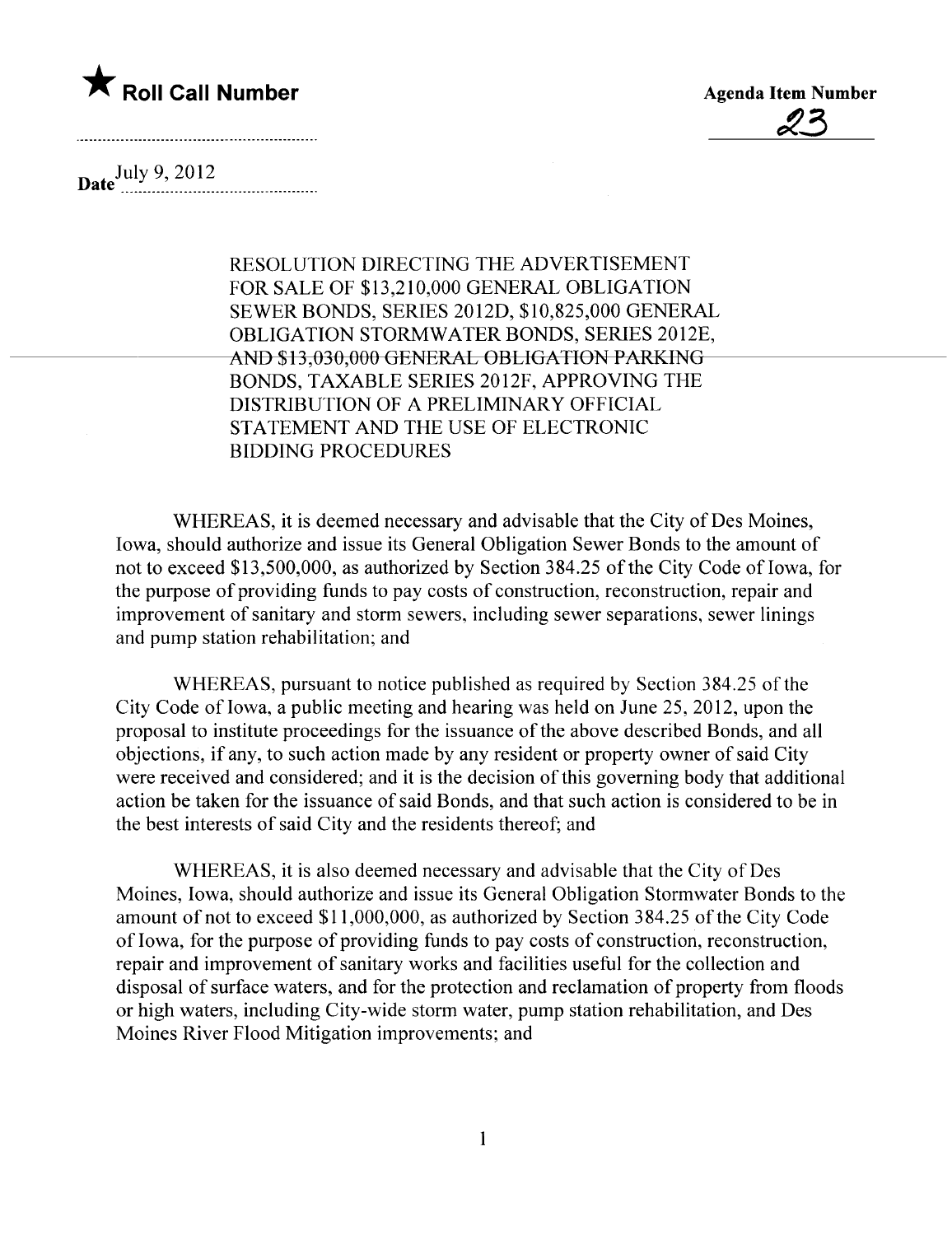# $\bigstar$  Roll Call Number



July 9, 2012 Date \_ \_ \_ \_ \_ \_ 00 \_ 00 \_ \_ uuu\_ \_ \_ \_ \_\_\_ \_ \_ \_ \_ \_ \_ \_ \_ \_ 0000 \_ \_ \_ \_\_

WHEREAS, pursuant to notice published as required by Section 384.25 of the City Code of Iowa, a public meeting and hearing was held on June 25, 2012, upon the proposal to institute proceedings for the issuance of the above described Bonds, and all objections, if any, to such action made by any resident or property owner of said City were received and considered; and it is the decision of this governing body that additional action be taken for the issuance of said Bonds, and that such action is considered to be in the best interests of said City and the residents thereof; and

WHEREAS, it is also deemed necessary and advisable that the City of Des Moines, Iowa, should authorize and issue its General Obligation Parking Bonds to the amount of not to exceed \$13,500,000, as authorized by Sections 403.12 and 384.24(3)(q) of the City Code of Iowa, for the purpose of providing funds to pay costs of aiding in the planning, undertaking and carrying out of urban renewal project activities under the authority of the Restated Urban Renewal Plan for the Metro Center Urban Renewal Project and Chapter 403 of the Code of Iowa, including those costs associated with the repair, reconstruction and improvement of City parking ramps, including but not limited to those ramps located generally at 3rd and Court Avenue and 9th and Locust Street, and the refunding and refinancing of outstanding tax-exempt parking system revenue bonds issued for such purposes to facilitate the use of committed private parking arrangements in connection with future downtown development projects; and

WHEREAS, pursuant to notice published as required by Sections 403.12 and  $384.24(3)(q)$  of the City Code of Iowa, a public meeting and hearing was held on June 25,2012, upon the proposal to institute proceedings for the issuance of the above described Bonds, and all objections, if any, to such action made by any resident or property owner of said City were received and considered; and it is the decision of this governing body that additional action be taken for the issuance of said Bonds, and that such action is considered to be in the best interests of said City and the residents thereof; and

WHEREAS, pursuant to Section 384.28 of the City Code of Iowa, it is deemed appropriate that the General Obligation Bonds being issued for the purposes hereinabove described be combined for purposes of issuance and sale as three series of bonds (together, the "Bonds") in the aggregate principal amount as hereinafter set forth; and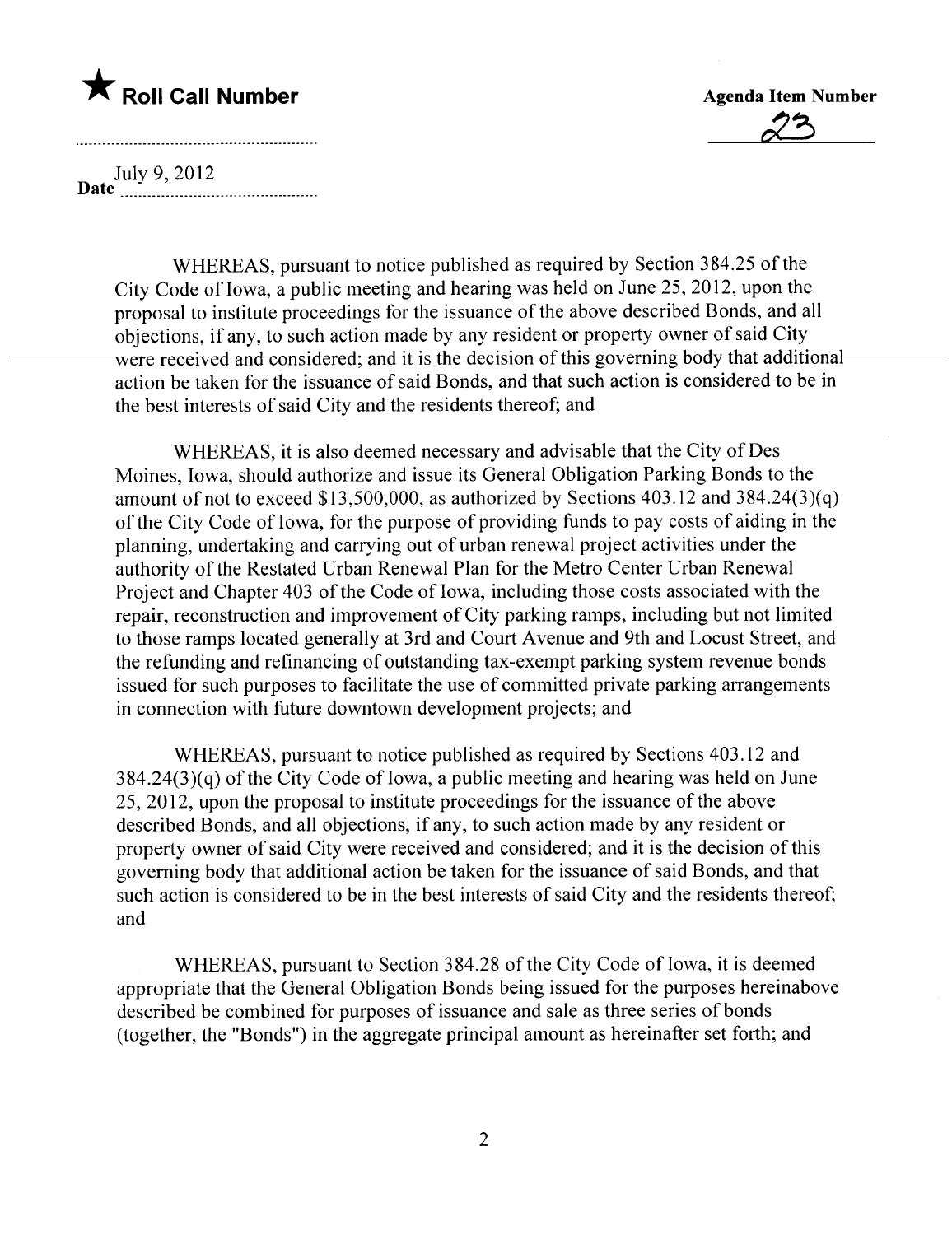## \* Roll Call Number Agenda Item Number

<u>23</u>

July 9, 2012 Date

<u> 1986 - John Stein, Amerikaansk politiker (</u>

WHEREAS, it is appropriate that the form of the preliminary Official Statement be approved and deemed final and, upon completion of the same, that the preliminary Official Statement be used in connection with the offering of the Bonds for sale to the public; and

WHEREAS, the Council has received information from its financial advisor evaluating and recommending the procedure hereinafter described for electronic, facsimile and internet bidding to maintain the integrity and security of the competitive bidding process and to facilitate the delivery of bids by interested parties; and

WHEREAS, the Council deems it in the best interests of the City and the residents thereof to receive bids to purchase such Bonds by means of both sealed and electronic internet communication.

NOW, THEREFORE, BE IT RESOLVED BY THE CITY COUNCIL OF THE CITY OF DES MOINES, IOWA:

Section 1. That the receipt of electronic bids through the  $PARTY^{\mathcal{R}}$  competitive bidding system is hereby found and determined to provide reasonable security and to maintain the integrity of the competitive bidding process, and to faciltate the delivery of bids by interested parties in connection with the offering of the Bonds at public sale.

Section 2. That the preliminary Official Statement in the form presented to this meeting be and the same hereby is approved as to form and deemed final for purposes of Rule 15c2-12 of the Securities and Exchange Commission, subject to such revisions, corrections or modifications as the Finance Director/Treasurer, upon the advice of bond counsel and the City's financial consultant, shall determine to be appropriate, and is authorized to be distributed in connection with the offering of the Bonds for sale.

Section 3. That the Clerk be and is hereby directed to publish a notice of sale of said Bonds at least once, not less than four clear days nor more than twenty days before the date of the sale. Publication shall be made in The Des Moines Register, a legal newspaper, printed wholly in the English language, published within the county in which the Bonds are to be offered for sale or an adjacent county. Said notice shall be given pursuant to Chapter 75 of the Code of Iowa, and shall state that this Council, on the 25th day of July, 2012, will hold a meeting to receive and act upon bids for said Bonds, said notice to be in substantially the following form:.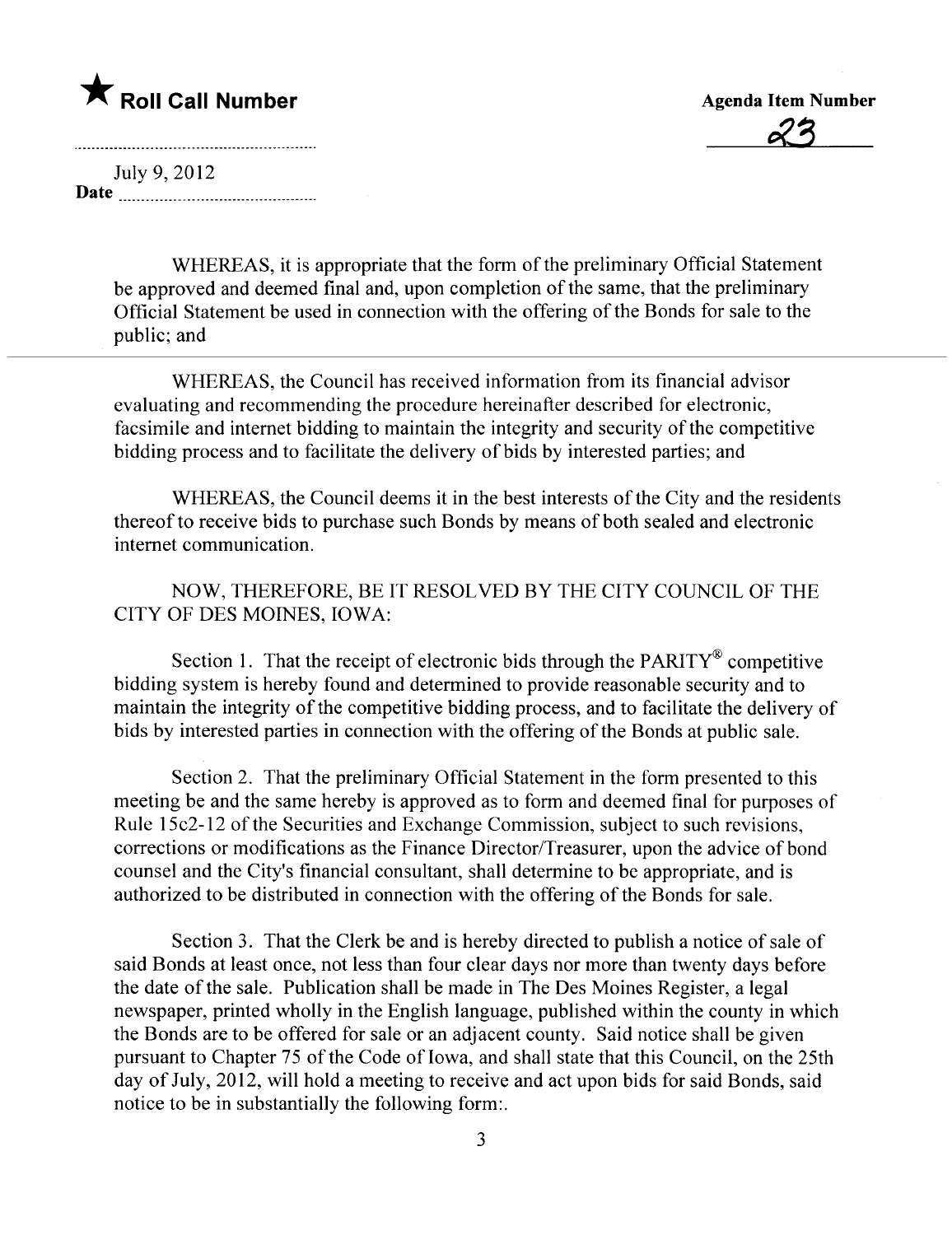# $\bigstar$  Roll Call Number



July 9, 2012 Date

### NOTICE OF BOND SALE

Time and Place of Sealed Bids: Sealed bids for the sale of Bonds of the City of Des Moines, Iowa, will be received at the office of the Finance Director/Treasurer, City Hall, 400 Robert D. Ray Drive, in the City of Des Moines, Iowa (the "Issuer") before 10:00 o'clock A.M., on the 25th day of July, 2012. The bids wil then be publicly opened and referred for action to the meeting of the City Council as stated below.

Manner of Bidding: Open bids will not be received. Bids will be received in any of the following methods:

- Sealed Bidding: Sealed bids may be submitted and will be received at the office of the Finance Director/Treasurer, City Hall, Des Moines, Iowa
- . Electronic Internet Bidding: Electronic internet bids wil be received at the office of the Finance Director/Treasurer, Des Moines, Iowa. The bids must be submitted through the PARITY $^{\circ}$  competitive bidding system.

Consideration of Bids: After the time for receipt of bids has passed, the close of sealed bids will be announced. Sealed bids will then be publicly opened and announced. Finally, electronic internet bids will be accessed and announced.

Sale and Award: The sale and award of the Bonds will be held at the Council Chambers, City Hall, 400 Robert D. Ray Drive, Des Moines, Iowa, at a meeting of the City Council on the above date at 4:00 o'clock P.M.

The Bonds: The Bonds to be offered are the following:

GENERAL OBLIGATION SEWER BONDS, SERIES 2012D, in the amount of\$13,210,000, to be dated September 4,2012

GENERAL OBLIGATION STORMWATER BONDS, SERIES 2012E, in the amount of  $$10,825,000$ , to be dated September 4, 2012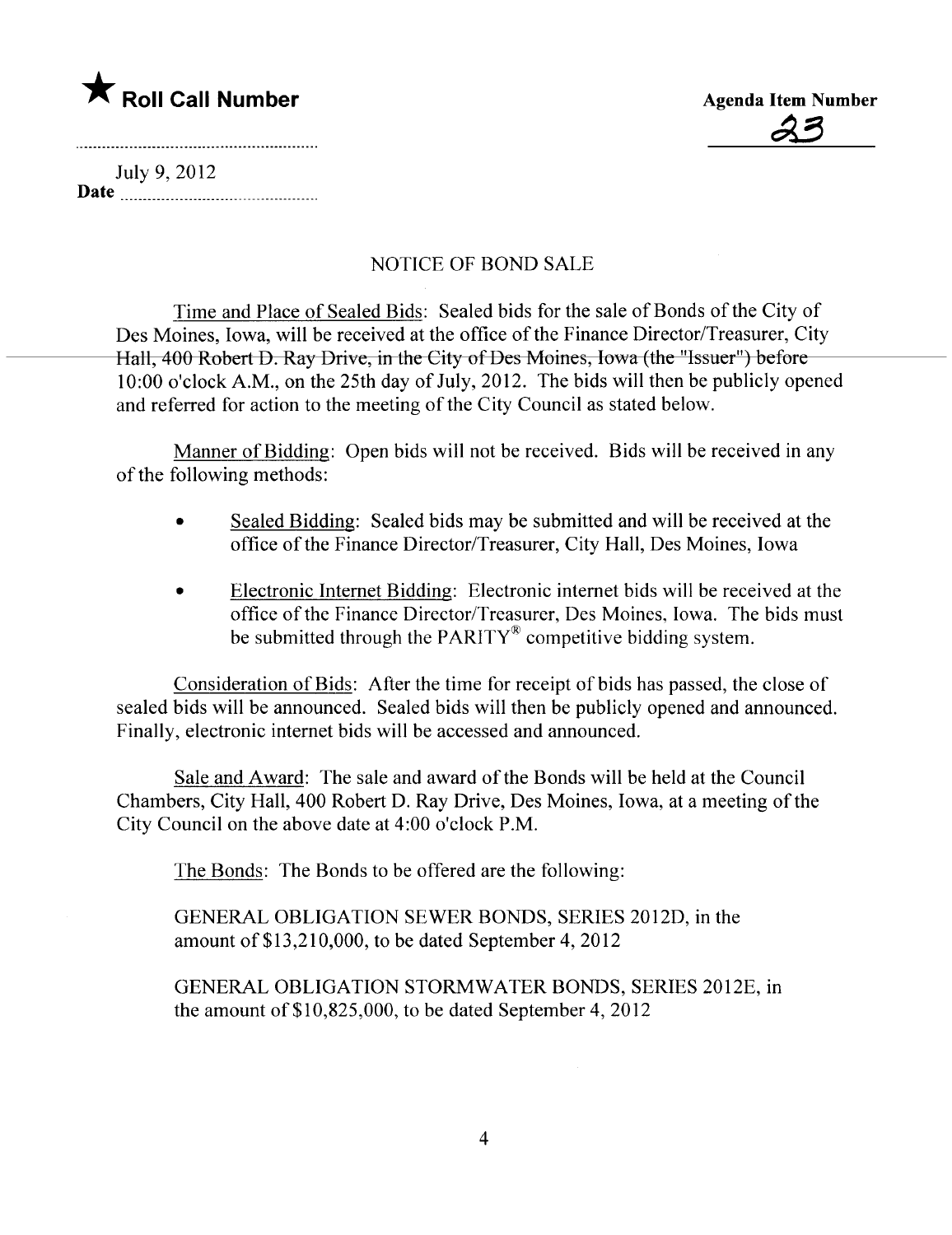

23

July 9, 2012 Date  $\frac{1}{2}$  as  $\frac{1}{2}$  ,  $\frac{2012}{200}$ 

GENERAL OBLIGATION PARKING BONDS, TAXABLE SERIES 2012F, in the amount of\$13,030,000\*, to be dated September 4,2012

(each of such series being referred to herein as the "Bonds").

Principal Adiustment\*: The City reserves the right to increase or decrease the aggregate principal amount of the Taxable Series 2012F Bonds in such amount to effect the refunding of the City's Series 2000A Parking Revenue Bonds. Total principal amount will not exceed \$13,500,000. Such change will be in increments of \$5,000 and may be made in any of the maturities. The purchase price will be adjusted proportionately to reflect any change in issue size.

Official Statement: The Issuer has issued an Official Statement of information pertaining to the Bonds to be offered, including a statement of the Terms of Offering and an Official Bid Form, which is incorporated by reference as a part of this notice. The Official Statement may be obtained by request addressed to the Finance Director/Treasurer, City Hall, 400 Robert D. Ray Drive, Des Moines, Iowa 50309 (telephone: 515/283-4523) or the financial consultant to the City, Public Financial Management, Inc., 801 Grand Avenue, Suite 3300, Des Moines, Iowa 50309 (telephone: 515/243-2600).

Terms of Offering: All bids shall be in conformity with and the sale shall be in accord with the Terms of Offering as set forth in the Official Statement.

Legal Opinion: Said Bonds will be sold subject to the opinion of Ahlers  $\&$ Cooney, P.C., Attorneys of Des Moines, Iowa, as to the legality and their opinion wil be furnished together with the printed Bonds without cost to the purchaser and all bids wil be so conditioned. Except to the extent necessary to issue their opinion as to the legality of the Bonds, the attorneys will not examine or review or express any opinion with respect to the accuracy or completeness of documents, materials or statements made or furnished in connection with the sale, issuance or marketing of the Bonds. The opinion will be printed on the back of the Bonds.

Rights Reserved: The right is reserved to reject any or all bids, and to waive any irregularities as deemed to be in the best interests of the public.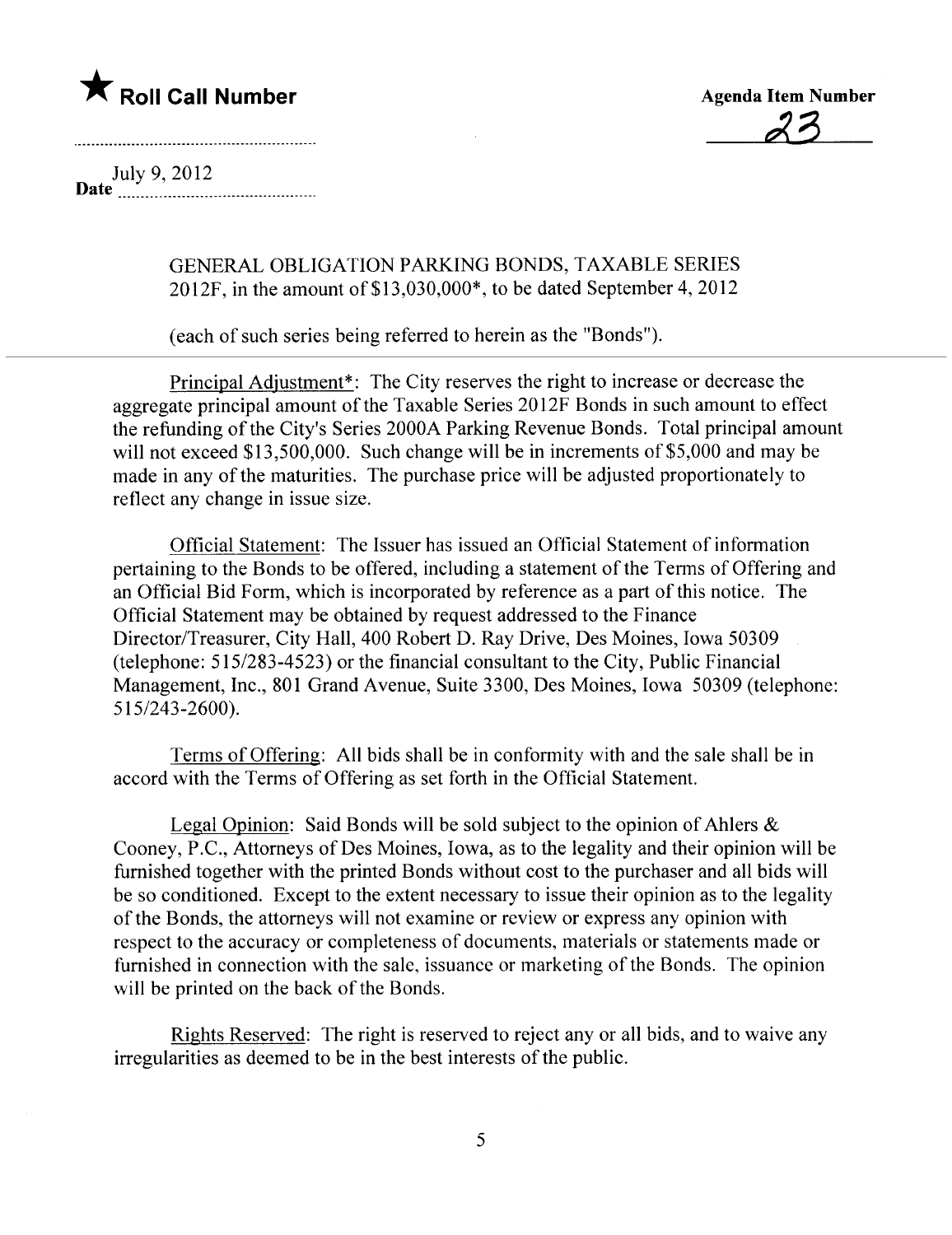

July 9, 2012<br>**Date** \_\_\_\_\_\_\_\_\_\_\_\_\_\_\_\_\_\_\_\_\_\_\_\_\_\_\_\_\_\_\_\_\_\_

A Roll Call Number Agenda Item Number Agenda Item Number

By order of the City Council of the City of Des Moines, Iowa.

City Clerk of the City of Des Moines, Iowa

Published in The Des Moines Register on , 2012.

(End of Notice)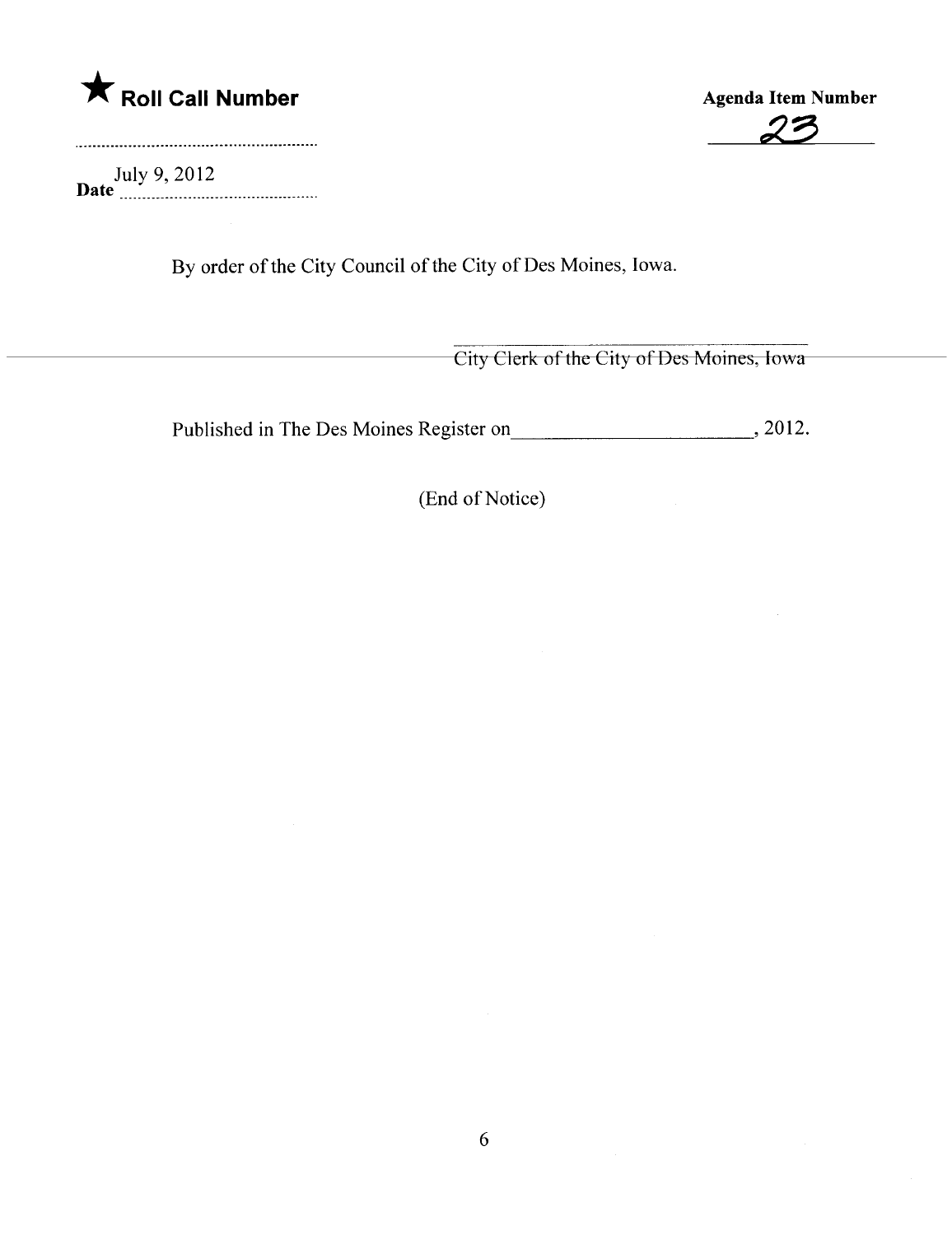|  |  | Roll Call Number |  |
|--|--|------------------|--|
|--|--|------------------|--|

Agenda Item Number 23

-1

July 9, 2012

(Council Communication No.  $/3.367$ )

Moved by: which is a constant of the adopt.

FORM APPROVED:

Deputy City Attorney

00876372-1 \ I 0387-241

| <b>COUNCIL ACTION</b> | <b>YEAS</b> | <b>NAYS</b> | <b>PASS</b> | <b>ABSENT</b>   | <b>CERTIFICATE</b>                                                                                              |  |  |  |
|-----------------------|-------------|-------------|-------------|-----------------|-----------------------------------------------------------------------------------------------------------------|--|--|--|
| <b>COWNIE</b>         |             |             |             |                 | I, DIANE RAUH, City Clerk of said City hereby                                                                   |  |  |  |
| <b>COLEMAN</b>        |             |             |             |                 |                                                                                                                 |  |  |  |
| <b>GRIESS</b>         |             |             |             |                 | certify that at a meeting of the City Council of<br>said City of Des Moines, held on the above date,            |  |  |  |
| <b>HENSLEY</b>        |             |             |             |                 | among other proceedings the above was adopted.                                                                  |  |  |  |
| <b>MAHAFFEY</b>       |             |             |             |                 |                                                                                                                 |  |  |  |
| <b>MEYER</b>          |             |             |             |                 | IN WITNESS WHEREOF, I have hereunto set my<br>hand and affixed my seal the day and year first<br>above written. |  |  |  |
| <b>MOORE</b>          |             |             |             |                 |                                                                                                                 |  |  |  |
| <b>TOTAL</b>          |             |             |             |                 |                                                                                                                 |  |  |  |
| <b>MOTION CARRIED</b> |             |             |             | <b>APPROVED</b> |                                                                                                                 |  |  |  |
|                       |             |             |             |                 |                                                                                                                 |  |  |  |
|                       |             |             |             | Mavor           | City (                                                                                                          |  |  |  |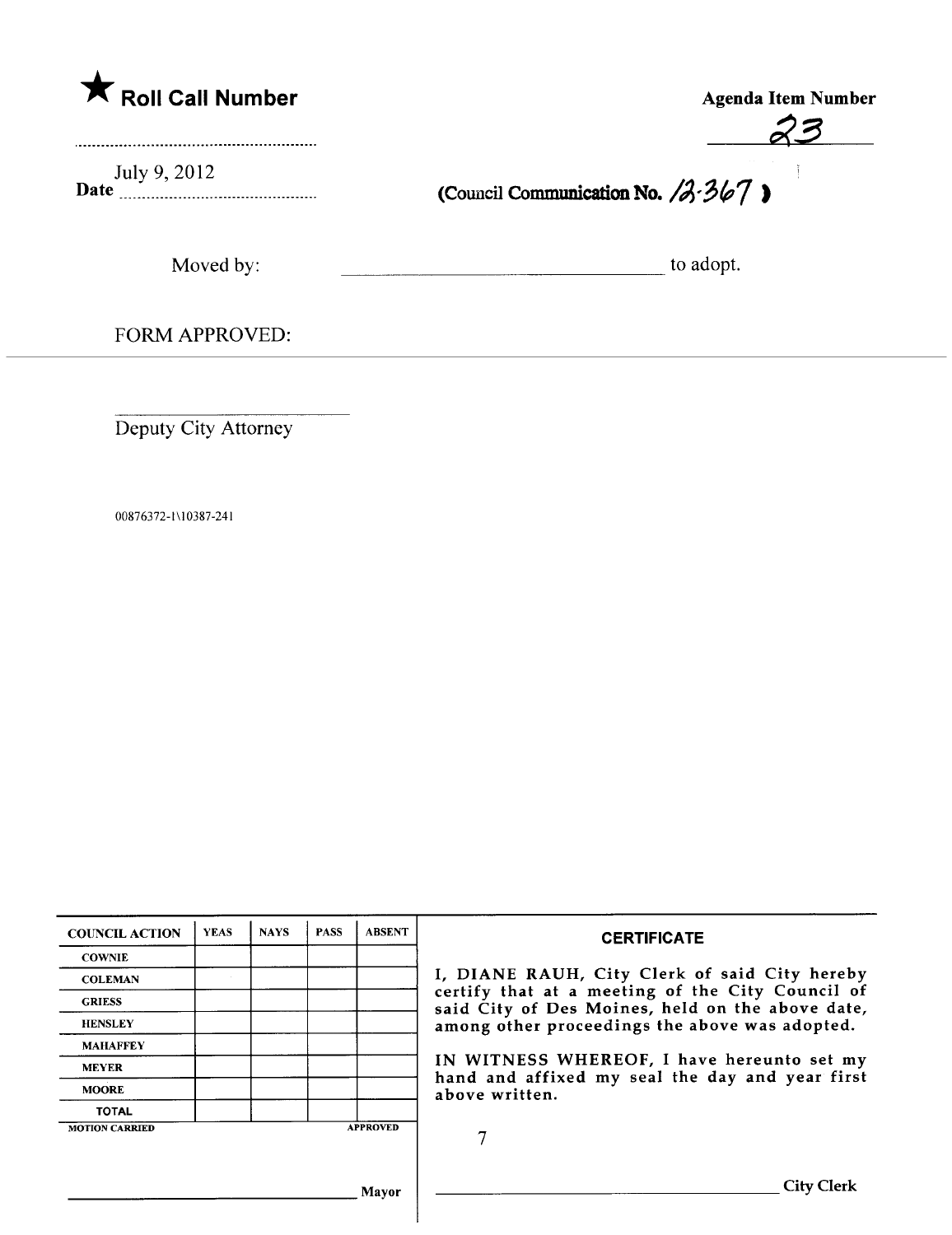ATTORNEYS AT LAW 100 COURT AVENUE . SUITE 600 DES MOINES. IOWA 50309-2231 PHONE 515-243-7611 FAX: 515-243-2149 WWW.AHLERSLAW.COM

R. MARK CORY RCORY@AHLERSLAW.COM

Direct Dial: (515)246-0378

June 27, 2012

#### BY HAND

Mr. Scott Sanders Finance Director/Treasurer City of Des Moines 400 Robert D. Ray Drive Des Moines, Iowa 50309

> RE: \$13,210,000 General Obligation Sewer Bonds, Series 2012D \$10,825,000 General Obligation Stormwater Bonds, Series 2012E \$13,030,000 General Obligation Parking Bonds, Taxable Series 20l2F

Dear Mr. Sanders:

With this letter I am enclosing a suggested Roll Call to approve the preparation and distribution of a Preliminary Official Statement to be used in connection with sale of the above General Obligation Bonds, setting the date of Bond sale, and approving electronic bidding procedures. The Roll Call has been prepared on the assumption that it will be considered at the July 9, 2012 meeting of the Council. It is my understanding that bids will be received at 10:00 a.m. on July 25th and considered by the Council at a special meeting to be held at 4:00 p.m. on that date.

Careful review of the draft Official Statement by appropriate City staff and members of the City Council is an important step in the offering of the Bonds for sale to the public. The U.S. Securities and Exchange Commission (the "Commission") has stated that "issuers are primarily responsible for the content of their disclosure documents and may be held liable under the federal securities laws for misleading disclosure." In several recent enforcement proceedings, the Commission has made clear that it expects